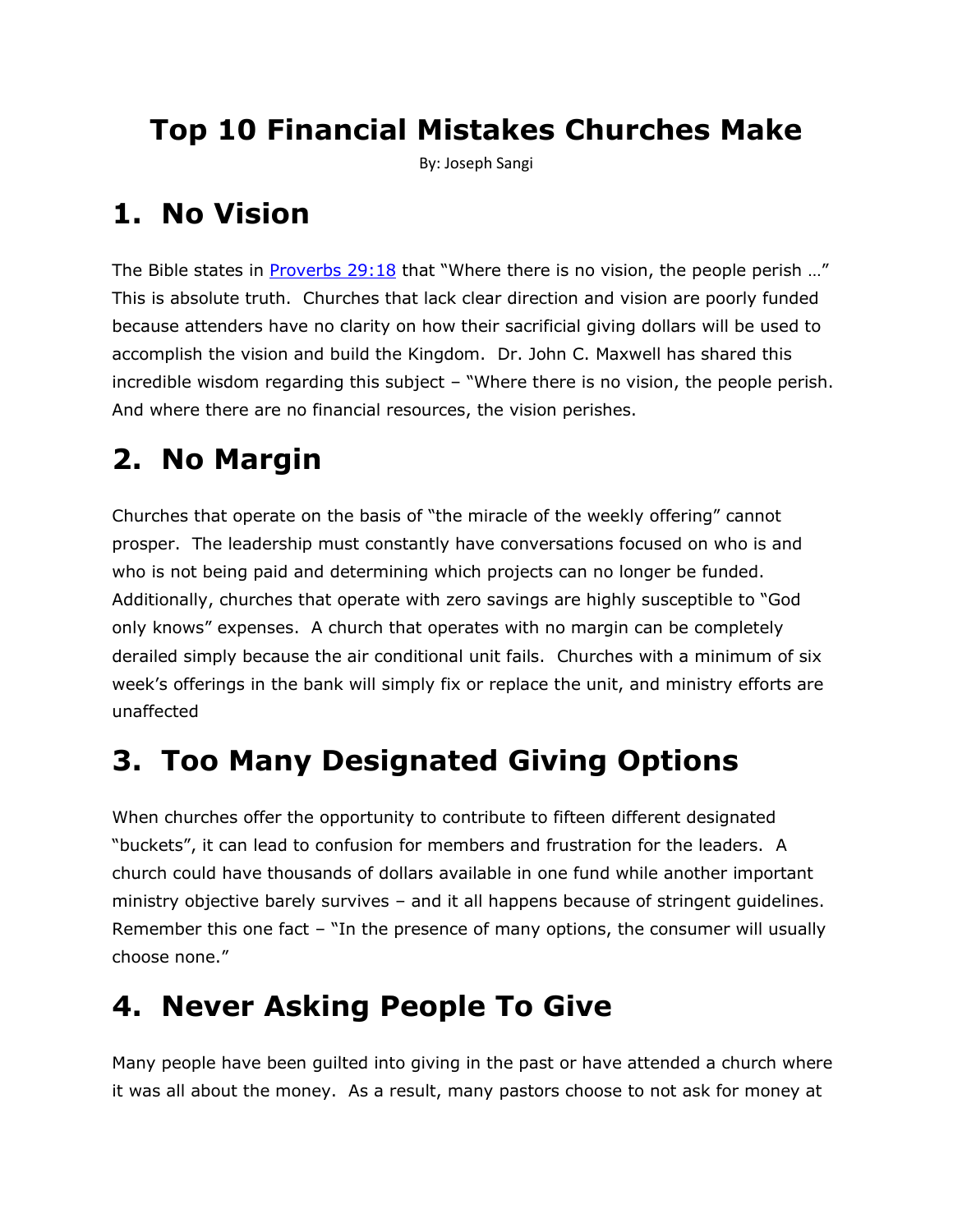all. Neither approach is correct. Jesus spoke of money or possessions in almost half of the parables. He spoke of money via the subjects of giving, stewardship, and sacrifice.

#### **5. Failing To Equip People To Win With Their Money**

Many leaders who are facing an under-funded vision do teach about money, but only from the perspective of giving. While it is extremely important to put God first, it is not the only key to winning with money God's way. It is important to teach people that God is the owner  $(P<sub>Salm</sub> 24:1)$  and that we are managers  $(M<sub>atthew</sub> 25:14-30)$ . Teach them that we are to have a plan for our money and diligently follow it (Proverbs  $21:5$ ), and that we are to aspire to leave an inheritance for our grandchildren [\(Proverbs](http://biblegateway.com/bible?version=31&passage=Proverbs+13%3A22)  [13:22\)](http://biblegateway.com/bible?version=31&passage=Proverbs+13%3A22). NOTE: NewSpring has led more than 9,400 people through personal finance curriculum and coaching.

#### **6. Making Too Many Financial Asks**

Some churches provide the opportunity to give to 15 to 20 different initiatives each year. While all of these represent a great aspect of the ministry, it prevents maximum giving and limits ongoing giving to the general fund. Why not consolidate all of the ministry initiatives into a single major offering? This prevents "donor-fatigue" and leads to a more fully funded vision.

### **7. Breaching Trust**

A breach of trust is created when money has been collected for an initiative, but then the money is used for something entirely different without that reason being clearly communicated to the church. Some churches have had multiple collections for the same project, yet there is no money in that account because it has been used for something different. Without trust, nothing can stand for long. If this has happened in your church ,be certain to clearly communicate WHY it happened. Apologize as necessary and move forward to establish a new foundation of trust.